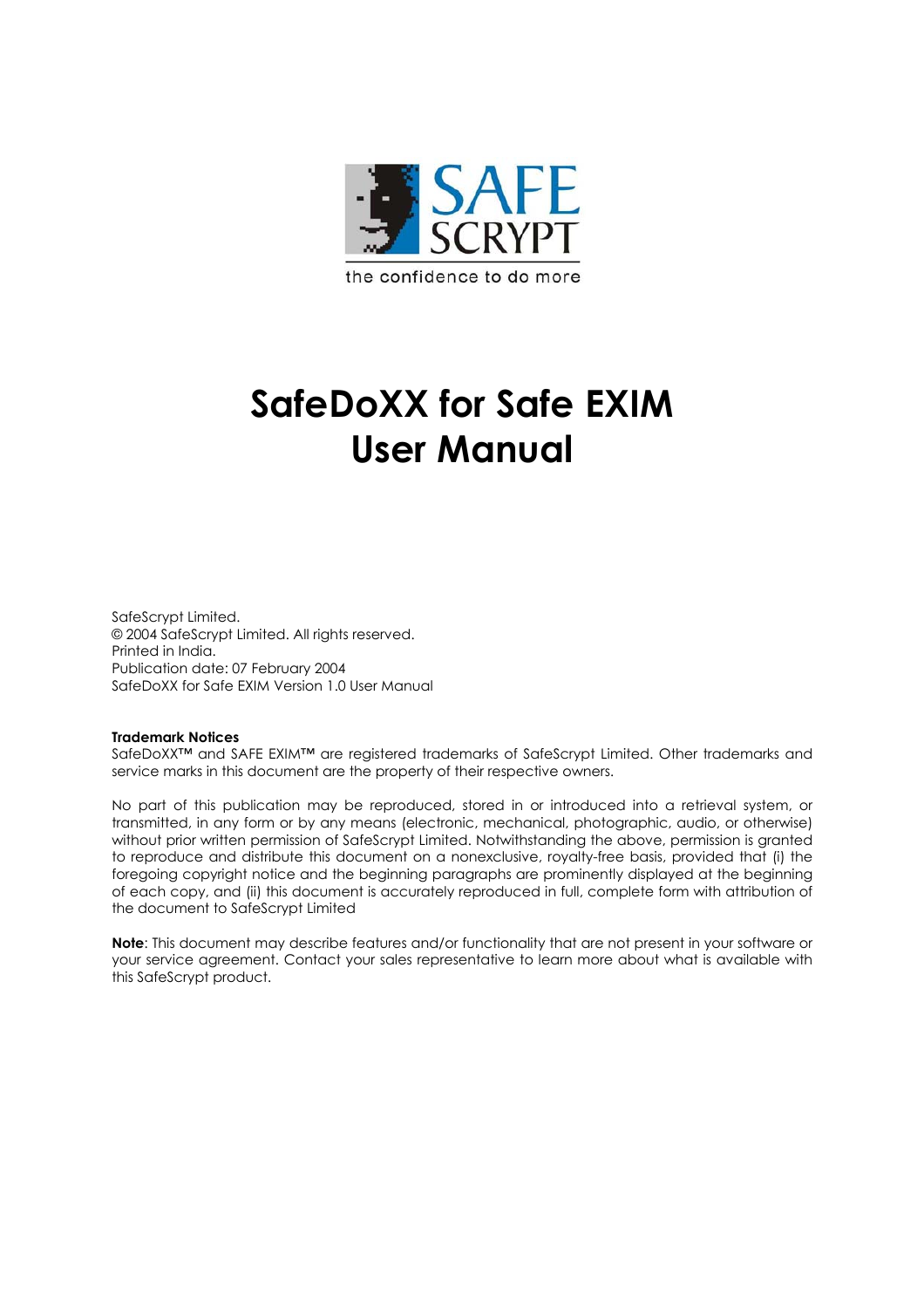# **TABLE OF CONTENTS**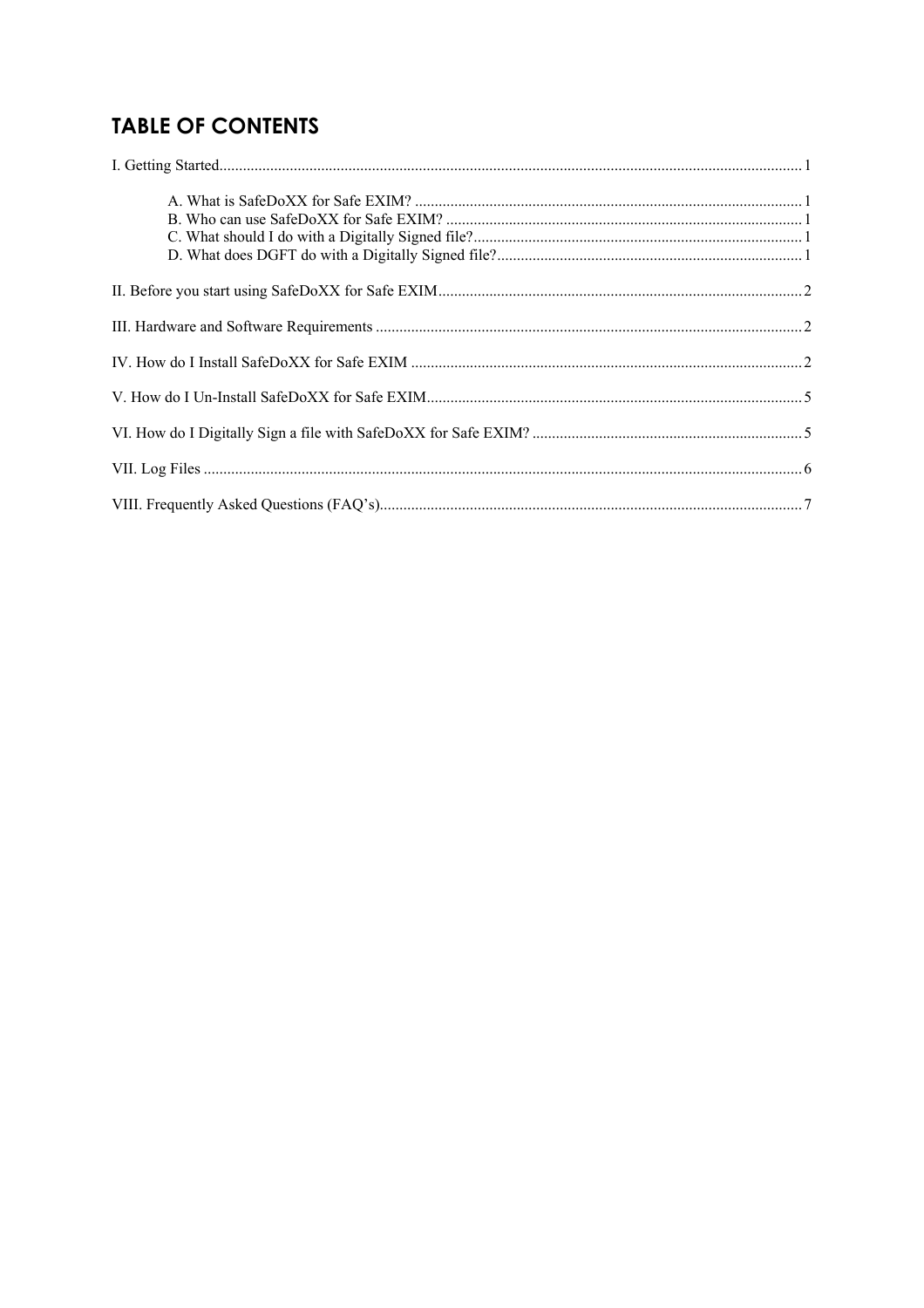<span id="page-2-0"></span>



# **I. Getting Started**

# **A. What is SafeDoXX for Safe EXIM?**

SafeDoXX for Safe EXIM is an easy-to-use Desktop Utility that enables Digital Signing of any File using a Safe EXIM Digital Certificate.

Today, the Indian legal framework accords the same significance to Digital Signatures on electronic documents as physical signatures on paper documents. Therefore, a user in India can leverage the benefits offered by the Indian Information Technology Act 2000 (IT Act 2000) by Digitally Signing electronic documents in lieu of traditional physical signatures and enjoy the same legal status as physical signatures, provided the Digital Certificate used has been issued by a licensed Certifying Authority.

# **B. Who can use SafeDoXX for Safe EXIM?**

SafeDoXX for Safe EXIM can be used by Import and Export (EXIM) organizations that are registered with the Directorate General of Foreign Trade (DGFT) and have a valid Importer-Exporter Code (IEC). The EXIM organization is required to nominate an Authorized Employee to interact with the DGFT on behalf of the EXIM organization. This authorized employee would have SafeDoXX for Safe EXIM installed on his/her computer, with which he/she would Digitally Sign documents for upload on the DGFT website.

# **C. What should I do with a Digitally Signed file?**

EXIM organizations are required to file several documents with the DGFT while applying for their duty-drawback licenses. Since DGFT permits the EXIM organizations to apply for their licenses online, DGFT has also permitted the EXIM organizations to send these accompanying documents electronically.

However, DGFT has stipulated that these electronic documents need to be Digitally Signed before they are uploaded onto the DGFT website.

Therefore, when applying online for their licenses, the EXIM organizations would need to use SafeDoXX for Safe EXIM to Digitally Sign all the accompanying documents and upload them to DGFT through their website.

### **D. What does DGFT do with a Digitally Signed file?**

DGFT has incorporated an application on their website that automatically verifies the Digital Signature on a Digitally Signed file. This ensures that only documents Digitally Signed by a valid EXIM organization can be uploaded to DGFT through their website.

Once the Digitally Signed file is uploaded on DGFT's website, DGFT checks to see if the Digital Signature is valid, that the sender is authentic and that the original document has not been tampered with. DGFT then processes these documents for issuance of the licenses.

To find out more about Digital Certificates and Digital Signing, please read the FAQ section at the end of this document or visit [http://safeexim.safescrypt.com](http://safeexim.safescrypt.com/).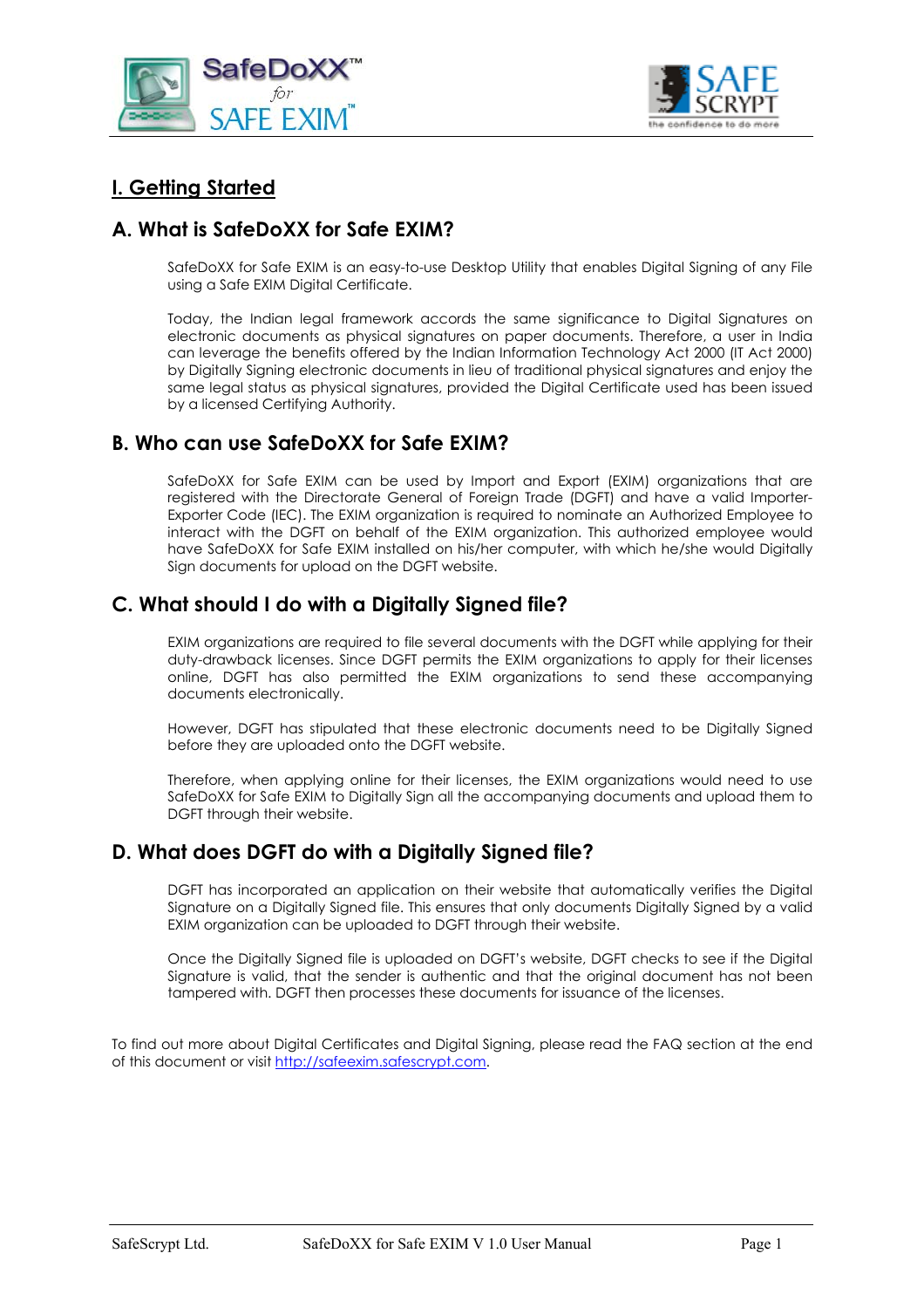<span id="page-3-0"></span>



# **II. Before you start using SafeDoXX for Safe EXIM**

**Step1**: Ensure that you have the USB Token software and drivers installed on your computer. Refer section 'Hardware and Software Requirements' for more details

**Step 2**: Ensure that you have a registered copy of SafeDoXX for Safe EXIM installed on your computer. Refer section 'Hardware and Software Requirements' for more details.

**Step 3**: Ensure that you have obtained your Safe EXIM Digital Certificate from SafeScrypt Ltd.

### **III. Hardware and Software Requirements**

The supported configurations for Hardware are: -

#### **Intel-based PC, 133Mhz Pentium or faster**

-Windows 98 running browser Internet Explorer 5.5+ -Win 2000 running browser Internet Explorer 6.0+ -WIN XP

-Internet Explorer with the above stated versions must support 128 bit Cipher Strength

-Min 32MB RAM -Min 50MB free disk space

#### **Hardware Support**

- USB Port Token or Smart Card

### **IV. How do I Install SafeDoXX for Safe EXIM**

Prior to installation ensure that all the required hardware and software components are installed. Insert the Safe EXIM CD in the CD-ROM drive of your system

- The user must navigate to the SafeDoXX for Safe EXIM directory on the CD and double click the executable file to start the installation. The installation wizard will guide you through the installation process
- After the installation is complete, a Registration Screen will be displayed. **Step 1** in this screen helps you generate the **Product Serial Number**. This is a 12 digit alpha-numeric code. Refer Image 1.

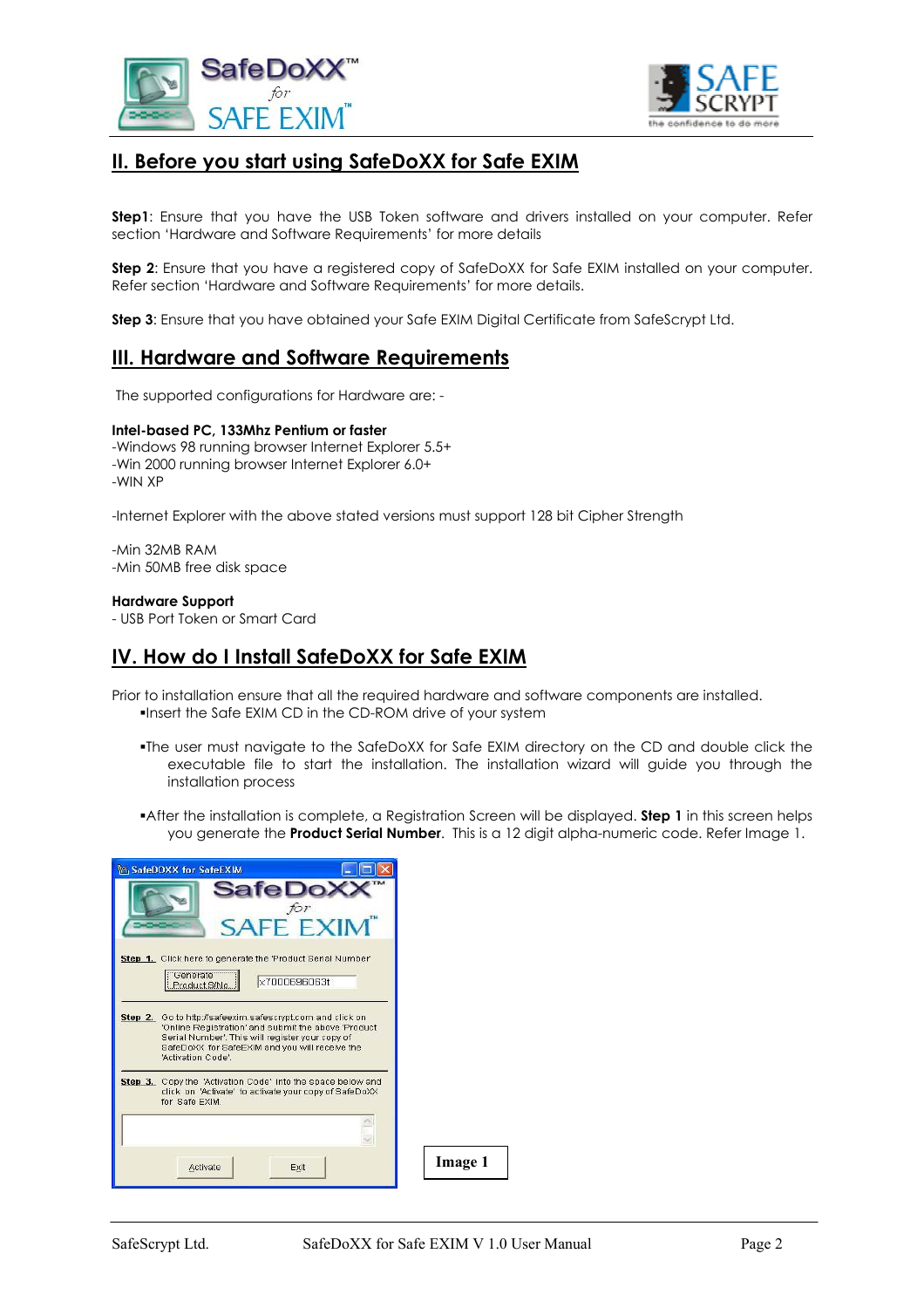



Please also keep the 16 digit **Token Redemption Number** from your Safe EXIM pack ready with you

•Visit the Online Registration page at [http://safeexim.safescrypt.com](http://safeexim.safescrypt.com/) and submit this Product Serial Number, the Token Redemption Number and your E-mail ID. Refer Image 2

|                                                           | SafeDoXX for Safe EXIM Online Registration<br><b>SafeDoXX</b><br>for<br><b>SAFE EXIM</b>                                                |
|-----------------------------------------------------------|-----------------------------------------------------------------------------------------------------------------------------------------|
|                                                           | Please submit the required details below to<br>Register your copy of SafeDoXX for SafeEXIM                                              |
| <b>Product Serial</b><br>Numher *<br>required             | The Product Serial Number is the number generated<br>when you installed SafeDoXX for SafeEXIM. This<br>number is case sensitive.        |
| <b>Token</b><br><b>Redemption</b><br>Numher *<br>required | The Token Redemption Number is the 16 digit number<br>on the inside jacket of your SafeEXIM CD Cover. This<br>numher is case sensitive. |
| Email ID $*$<br>required                                  | Your product Activation Code will be sent by E-mail to<br>this ID. Please ensure that the E-mail ID is correct.                         |
|                                                           | Reset  <br>Register<br><b>Back</b>                                                                                                      |

**Image 2**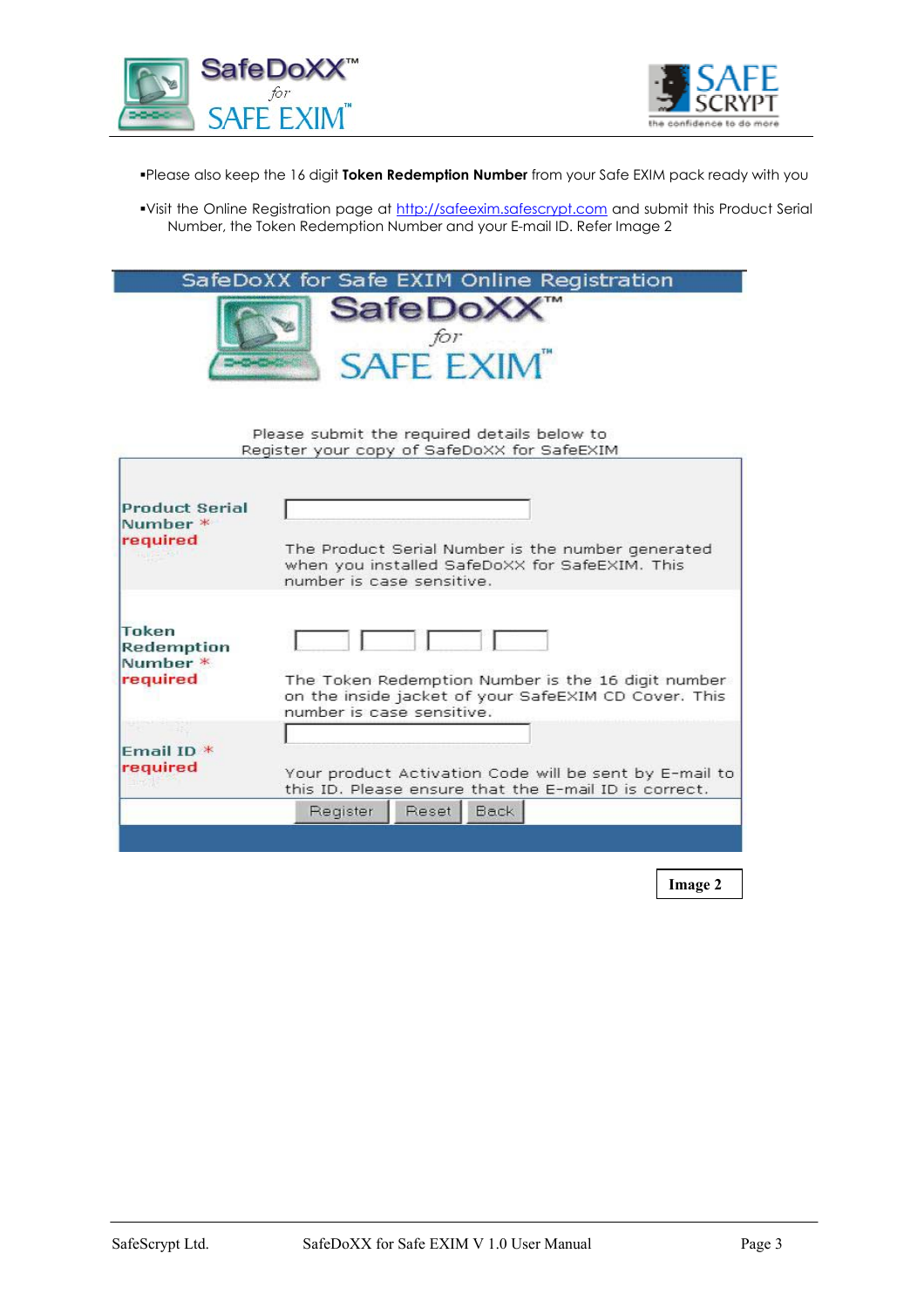



 If successful, the Online Registration page will display a 128-character product **Activation Code**. Step 3 of the Registration Screen will have a text box where you must copy this Activation Code into SafeDoXX for Safe EXIM. Then click on the "Activate" button. The Activation Code will also be sent to you via e-mail. Refer Image 3.



This will ensure that you have a licensed version of SafeDoXX for Safe EXIM. Without this registration step, SafeDoXX for Safe EXIM cannot be used. Refer Image 4

| SafeDOXX                                                                                                                           | <b>E. SafeDOXX for SafeEXIM</b>                                                                                        |         |
|------------------------------------------------------------------------------------------------------------------------------------|------------------------------------------------------------------------------------------------------------------------|---------|
| SafeEXIM has been successfully registered<br>,,,,,,,,,,,,,,,,,,,,,,,,,,,,,,,,<br>OK<br><u> Nicolaire i concerta con concerta d</u> | SafeDoXX <sup>**</sup><br>for<br><b>SAFE EXIM</b><br><b>COCOCO</b><br><b>Select Document</b><br>Browse<br>Exit<br>Sign | Image 4 |

Once installation is complete, you may be asked to **restart** your computer. It is recommended that you restart your computer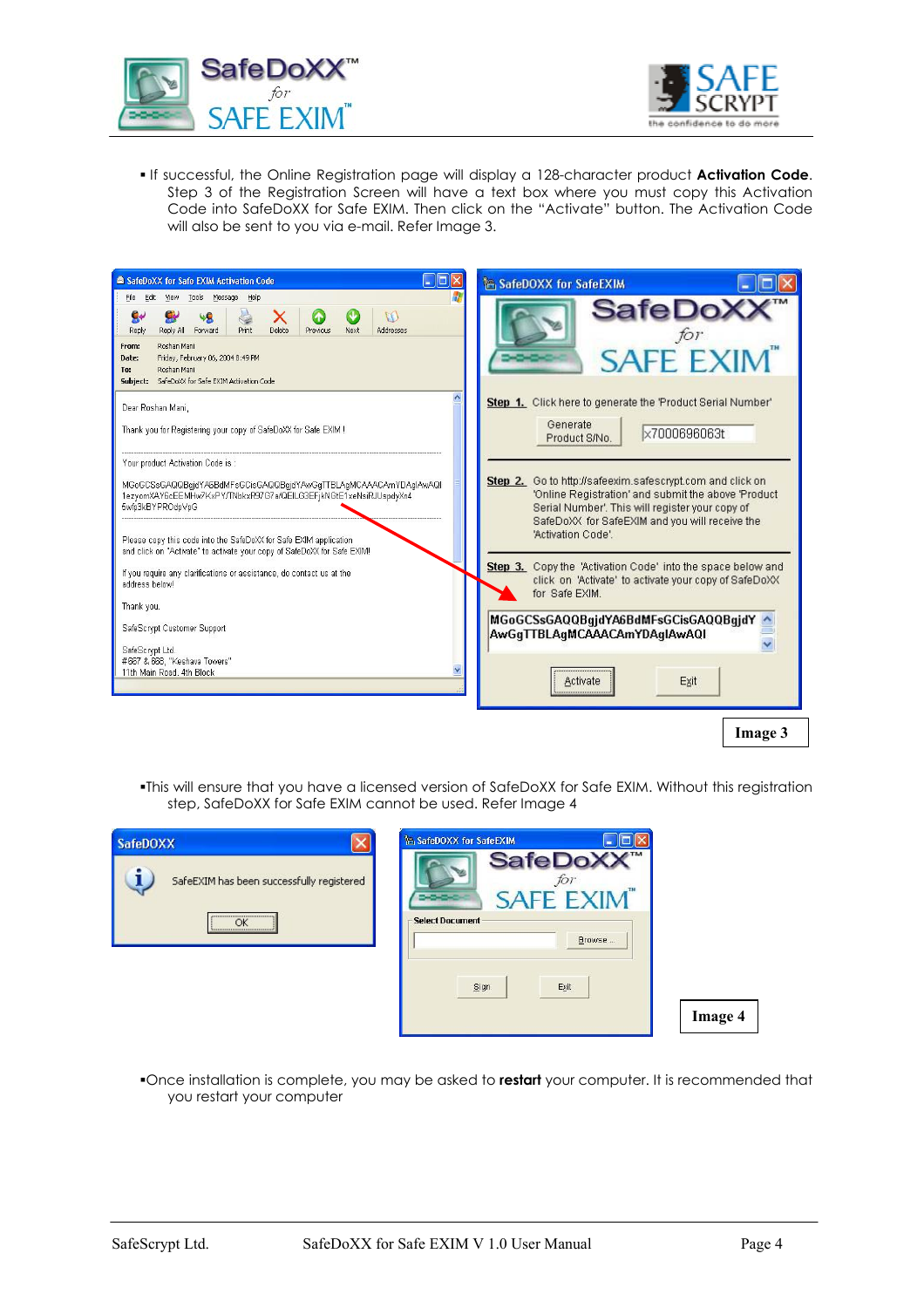<span id="page-6-0"></span>



# **V. How do I Un-Install SafeDoXX for Safe EXIM**

**When you uninstall SafeDoXX for Safe EXIM, please remember that if you need to reinstall and reuse the application, you will need to contact SafeScrypt and obtain an additional Registration Code. Without the registration step, SafeDoXX for Safe EXIM cannot be used.** 

#### **Steps to Uninstall SafeDoXX for Safe EXIM**

- Click on Start => Settings => Control Panel => Add and Remove Programs => Select SafeDoXX for Safe EXIM and click on "Add/Remove" button.
- Install Shield wizard will open. Select Remove and click on next to uninstall. You will get a message box "Do you want to completely remove the selected application and all of its components" Click on "Yes" on this message box to complete the uninstallation.

### **VI. How do I Digitally Sign a file with SafeDoXX for Safe EXIM?**

- 1. Ensure that you have stored your Safe EXIM Digital Certificate on your USB Token and that the USB token is plugged into the USB port of your computer before you begin the Signing operation
- 2. Start SafeDoXX for Safe EXIM and click on the "Browse" button to select the file you want to Digitally Sign. Refer Image 5.



- 3. Click on the "Sign" button to start the signing operation.
- 4. Select your Safe EXIM Digital Certificate from the certificate store. Refer Image 6.

| <b>E. SafeDOXX for SafeEXIM</b>                                                               | <b>DGFT Certificates</b>                                    |                       |
|-----------------------------------------------------------------------------------------------|-------------------------------------------------------------|-----------------------|
| <b>SafeDoXX</b><br>for                                                                        | Please select a certificate to sign with                    |                       |
| <b>SAFE EXIM</b>                                                                              | Issued to<br>Issued by<br>Intende<br>Friendly<br>Expirati   | Location              |
| <b>Select Document</b>                                                                        | winod<br>Geojit e- <all><br/>12/31/2<br/>None</all>         | Not avail             |
| C:\devicetable.log<br>Browse<br><br>Exit<br>Sign<br>Document Signing in progress. Please wait | $\left\langle \right\rangle$<br><b>TITT</b><br>OK<br>Cancel | ⋗<br>View Certificate |
|                                                                                               | Image 6                                                     |                       |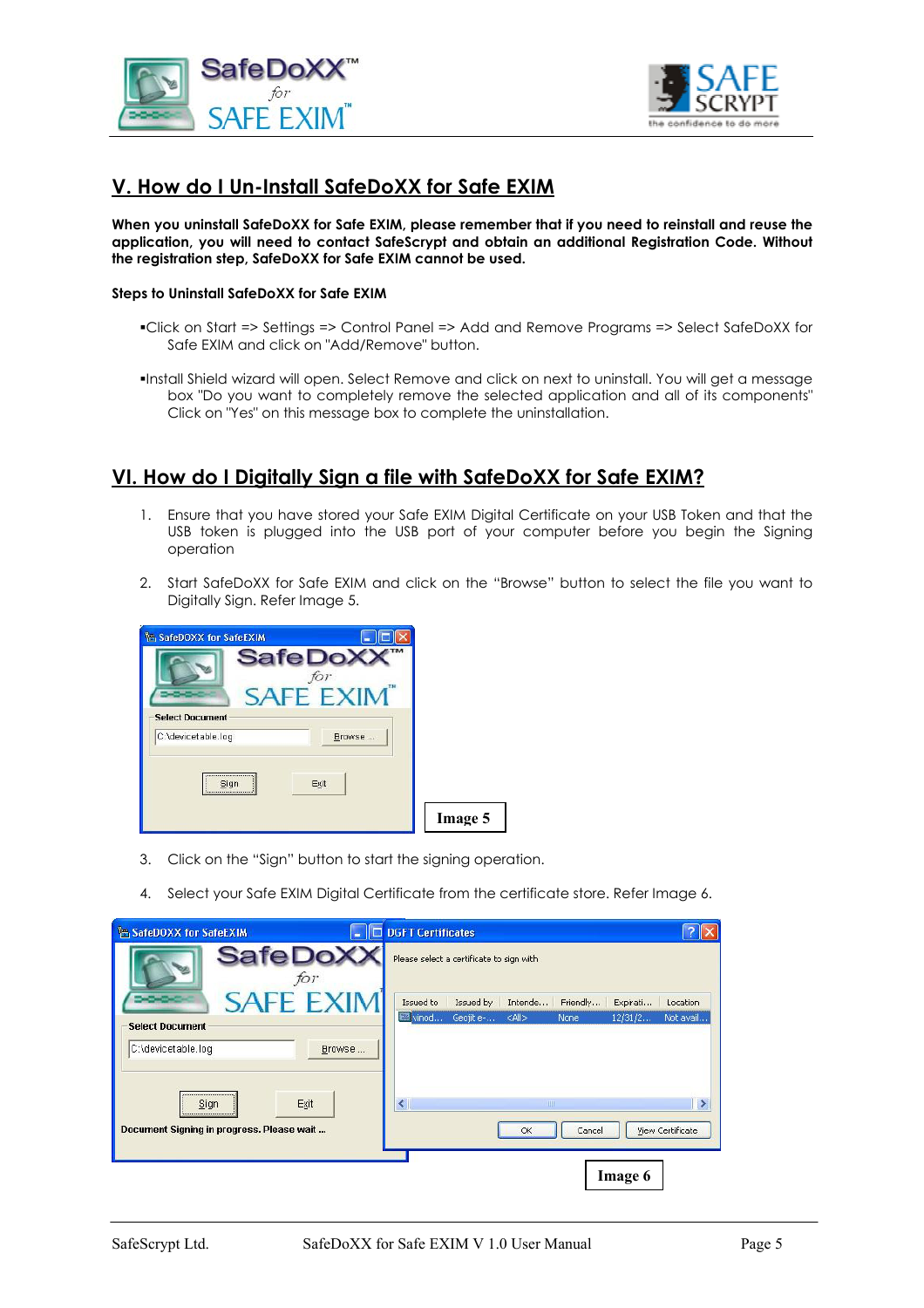<span id="page-7-0"></span>



5. Enter the password to your USB Token and click OK. Refer Image 7.

| <b>Cryptographic Service Provider</b> |                                    |         |
|---------------------------------------|------------------------------------|---------|
|                                       | RosiKey<br>Enter User Pass Phrase: |         |
| <b>XXXXXXXX</b>                       |                                    |         |
| <b>OK</b>                             | Cancel                             | Image 7 |

- 6. Please wait while the Signing operation is completed.
- 7. Once the signing operation has been completed, a message box will be displayed that indicates the name and path of the digitally signed file. Refer Image 8.

| <b>SafeDox</b>                                                                       | <b>E SafeDOXX for SafeEXIM</b>                                                                                                                                             |
|--------------------------------------------------------------------------------------|----------------------------------------------------------------------------------------------------------------------------------------------------------------------------|
| Digital Signing successful. Signature saved as C:\devicetable.log.ssig<br><br>OK<br> | <b>SafeDoX</b><br>for<br><b>SAFE EXIM</b><br><b>Select Document</b><br>Browse<br><br>Exit<br>Sign.<br><br><b>Signing Complete</b><br>File saved as C:\devicetable.log.ssig |
|                                                                                      | Image 8                                                                                                                                                                    |

8. Your Digitally Signed file will be stored in the same path as the original file and will have an extension of ".ssig"

**Note:** Your certificate store may hold more than one digital certificate. However, SafeDoXX for Safe EXIM will work only with a Safe EXIM Digital Certificate obtained from SafeScrypt Ltd.

# **VII. Log Files**

SafeDoXX for Safe EXIM creates a Log File that logs all errors generated during the operation of SafeDoXX. This file is a text file and is stored in the same directory where SafeDoXX has been installed. To view the error log file at any time, navigate to the Installation Directory of SafeDoXX and locate the error file. Double click this file to open the log file in Windows Notepad.

If you would like to Backup your error log file, please make a copy of this log file in another location on your computer.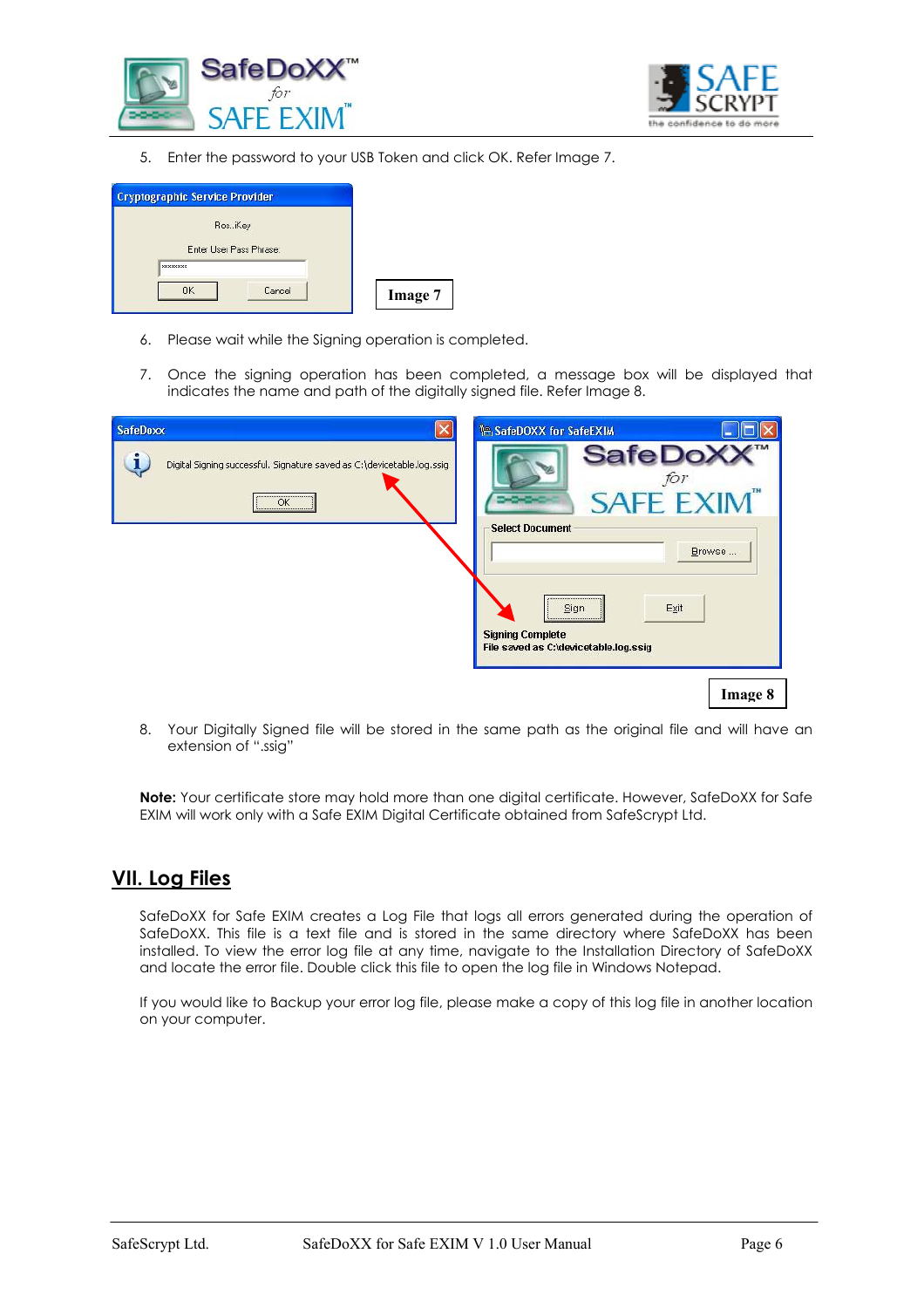<span id="page-8-0"></span>



# **VIII. Frequently Asked Questions (FAQ's)**

### **Challenges for Security**

There are various challenges related to the security of electronic transactions:

i. Confidentiality ii. Authentication iii. Integrity iv. Non-repudiation v. Interoperability / Universality

#### **Confidentiality:**

You want to be sure the information you are sending, such as credit card information when purchasing goods online, or sensitive business information in e-mail can't be read by anyone other than the intended recipient.

**Integrity** 

You want to make sure no one has intercepted information and changed it in any way. So tampering of the information by anybody should be difficult and evident.

#### **Authentication**

You want to be able to check on the identity of users. For example, you wouldn't want a competitor to download your company information from an Extranet, or in the case of a very large financial transaction, you want to feel certain of who placed the order. As a user, you also want to be certain if you are buying goods from an online store, that the store is legitimate, and that you'll actually get the goods you are paying for.

#### **Non-repudiation**

In the real world, a contract with a written signature is generally binding. There is no real equivalent on the Internet. Someone might buy some stock over the Internet, the price falls, and then they say they never placed the order. There isn't a way to sign a contract electronically except with a certificate.

#### **Interoperability**

Finally, whatever solution you have needs to be interoperable and universal, because the benefits of this model is that everyone can work together and share information across the network transparently. The adoption of standards by Internet vendors has provided this interoperability.

### **What is PKI?**

PKI essentially addresses just these challenges for secure electronic transactions.

A PKI (public key infrastructure) enables users of a basically non-secure public network such as the Internet to securely and privately exchange data through the use of a public and a private cryptographic key pair. This key pair is obtained and shared through a trusted authority. Public key infrastructure provides **digital certificates** that identify individuals or organizations and directory services that store and, when necessary, revoke these certificates. Public key infrastructure uses **public key cryptography**, which is the most common method on the Internet for authenticating a message sender or encrypting and decrypting a message. This is also sometimes referred to as asymmetric cryptography. PKI provides users with a means of conducting electronic transactions and electronic correspondence that ensures confidentiality, integrity of information, authentication, access control, and non-repudiation.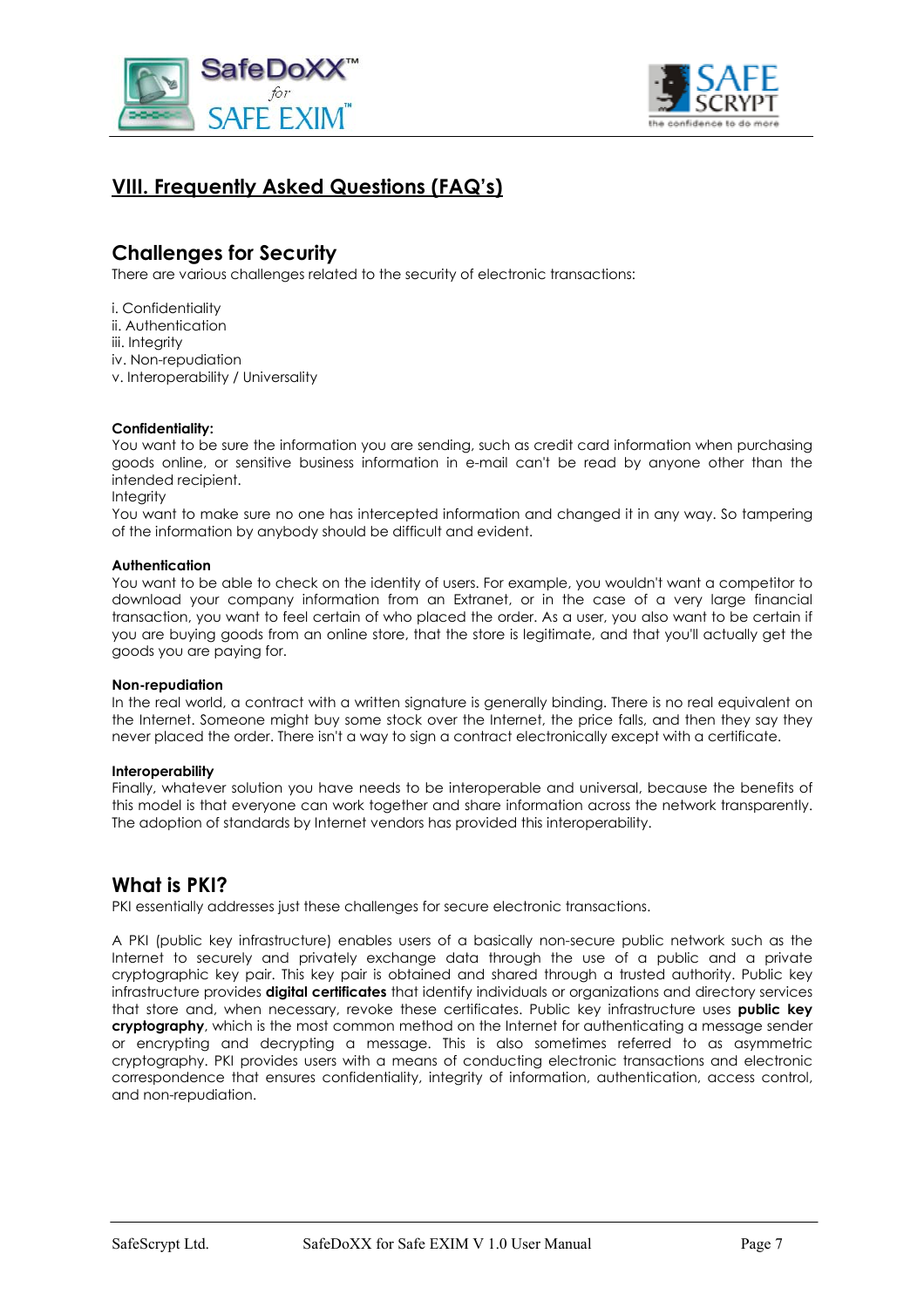



# **Types of cryptography**

#### **Symmetric Key Cryptography**

Symmetric, or secret key, cryptography is where you use the SAME "key" (think of this as a mathematical formula) to both encrypt and decrypt data. This is the kind of cryptography used in WW-II, where code was "cracked" by the enemy so confidential information about troop movements could be gathered To summarize Symmetric Key Cryptography Assuming to users Bob and Alice, if Bob wants to send Alice an encrypted messages · Bob has one secret key · If Alice wants to send Bob a secret message · Bob Sends Alice a copy of his secret key · Alice encrypts message with Bob's secret key · Bob decrypts message with his secret key

Problems:

- 1. How does Bob get secret key to Alice?
- 2. What if Alice is a double agent?
- 3. What if Alice, Bob, Charley, & Dan need to exchange messages? Need n! Keys

With single-key cryptography you have the problems of how to share the secret key -- how does Bob get the secret key to Alice safely, and of managing a large number of secret keys. Moreover if too many people share the same secret key, then if even one of them is bad, a mole, all messages are compromised. So A Better method: Public Key Cryptography

#### **Public Key Cryptography**

In public key cryptography, public and private keys are created simultaneously using the same algorithm (a popular one is known as RSA) by a certificate authority (CA). The private key is given only to the requesting party and the public key is made publicly available (as part of a digital certificate) in a directory that all parties can access. The private key is never shared with anyone or sent across the Internet. You use the private key to decrypt text that has been encrypted with your public key by someone else (who can find out what your public key is from a public directory). Thus, if I send you a message, I can find out your public key (but not your private key) from a central administrator and encrypt a message to you using your public key. When you receive it, you decrypt it with your private key. In addition to encrypting messages (which ensures privacy), you can authenticate yourself to me (so I know that it is really you who sent the message) by using your private key to encrypt a digital certificate. When I receive it, I can use your public key to decrypt it

### **What is a Digital Certificate?**

A digital certificate is an electronic "credit card" that establishes your credentials when doing business or other transactions on the Web. It is issued by a Certification Authority (CA). It contains your name, a serial number, expiration dates, a copy of the certificate holder's public key (used for encrypting messages and digital signature), and the digital signature of the certificate-issuing authority so that a recipient can verify that the certificate is real. Some digital certificates conform to a standard, X.509. Digital certificates can be kept in registries so that authenticating users can look up other users' public keys.

### **Certification Authority**

A certificate authority (CA) is an authority that works as a trusted third party to validate the identity of a user/organization, and issues certificates attesting to the identity of the user/organization. Depending on the public key infrastructure implementation, the certificate includes the owner's public key, the expiration date of the certificate, the owner's name, and other information about the public key owner.

### **What is a Digital Signature?**

A digital signature functions for electronic documents like a handwritten signature does for printed documents. The signature is an un-forgeable piece of data that asserts that a named person wrote or otherwise agreed to the document to which the signature is attached.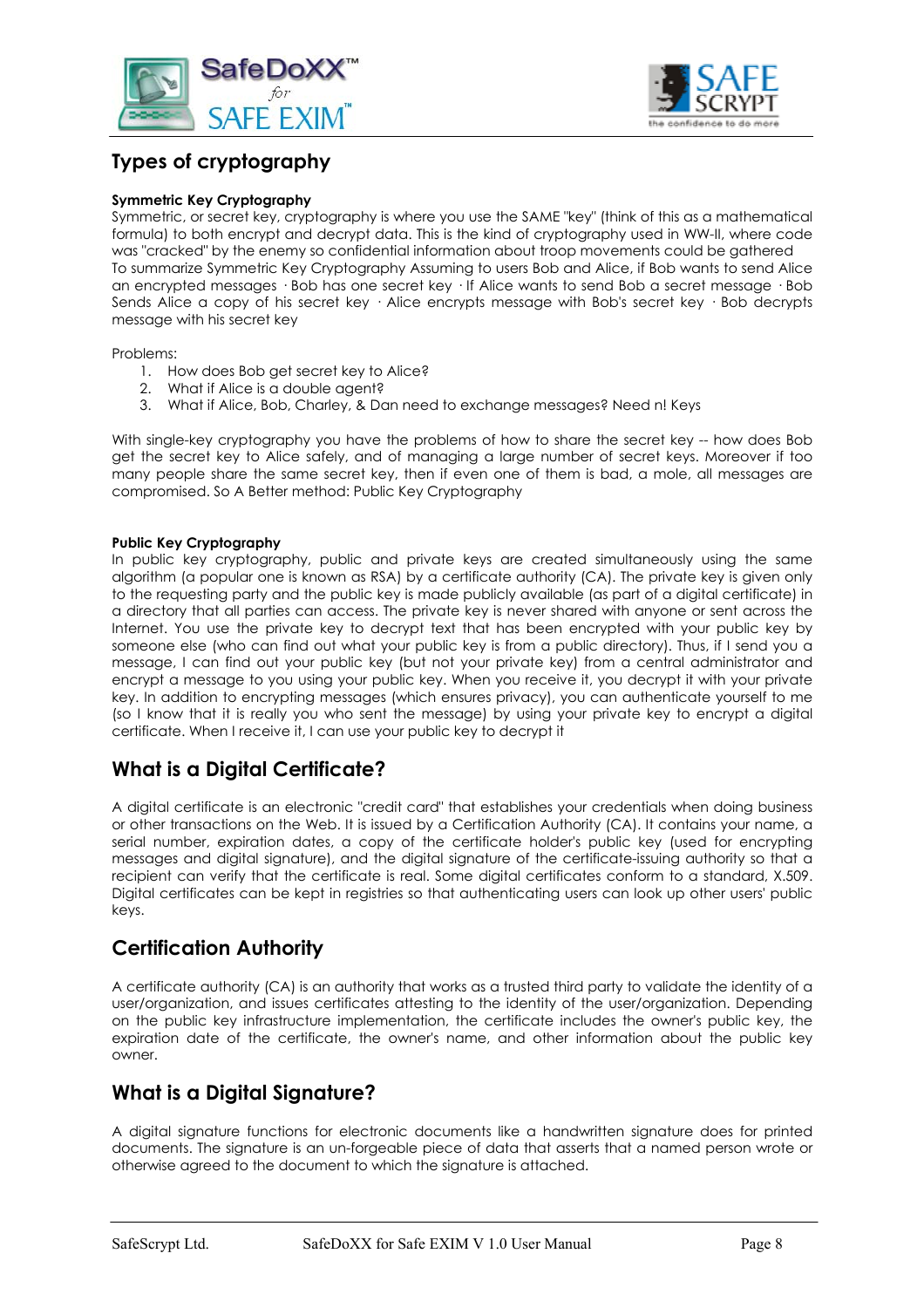



A digital signature actually provides a greater degree of security than a handwritten signature. The recipient of a digitally signed message can verify both that the message originated from the person whose signature is attached and that the message has not been altered either intentionally or accidentally since it was signed. Furthermore, secure digital signatures cannot be repudiated; the signer of a document cannot later disown it by claiming the signature was forged.

In other words, digital signatures enable "authentication" of digital messages, assuring the recipient of a digital message of both the identity of the sender and the integrity of the message

A Digital ID is issued by a Certification Authority (CA) and signed with the CA's private key.

A Digital ID typically contains at a minimum, the Owner's public key, Owner's name, Expiration date of the public key, Name of the issuer (the CA that issued the Digital ID), Serial number of the Digital ID and Digital signature of the issuer. The most widely accepted format for Digital IDs is defined by the CCITT X.509 international standard; thus certificates can be read or written by any application complying with X.509. Further refinements are found in the PKCS standards and the PEM standard.

In other words, digital signatures enable "authentication" of digital messages, assuring the recipient of a digital message of both the identity of the sender and the integrity of the message

# **How legal is it all?**

India is one of a select band of nations that has Digital Signature Legislation. The Act grants Digital Signatures issued by a licensed Certifying Authority in India the same status as a Physical Signature. The technology specified to deploy Digital Signatures is Public Key Infrastructure (PKI).

# **What is a Certification Revocation List (CRL)?**

The CRL is a list of subscribers paired with digital certificate status. A CRL allows clients and servers to check whether the entity they are dealing with has a valid certificate. The CRL is a binary file and contains the following information: A list of revoked certificates and the reason for their revocation, The issuer of the CRL, When it was issued · When the next version of the CRL will be published The CRL is created and published on a periodic basis, often determined by settings in the CA software. You must have the current CRL when verifying signatures or encrypting data. As the CRL is a file, your application must retrieve a new CRL if the copy on its local system is outdated.

# **What is a Cryptographic Service Provider?**

The Cryptographic Service Provider (CSP) is the software that generates the public/private key pair, which is the basis of digital certificate technology. The CSP also performs all cryptographic operations such as encryption and digital signature.

# **What is an Algorithm?**

The term algorithm (pronounced al-go-rith-um) is a procedure or formula for solving a problem. A computer program can be viewed as an elaborate algorithm. In mathematics and computer science, an algorithm usually means a small procedure that solves a recurrent problem.

# **What is a hash algorithm?**

A hash function is a math equation that uses text (such as an e-mail message) to create a code called a message digest. Examples of well-known hash functions are MD4, MD5, and SHS. A hash function used for digital authentication must have certain properties that make it secure enough for cryptographic use. Specifically, it must be infeasible to find: · Text that hashes to a given value. That is, if you know the message digest, you should not be able to figure out the message. · Two distinct messages that hash to the same value The ability to find a message that hashes to a given value would enable an attacker to substitute a fake message for a real message that was signed. It would also enable someone to falsely disown a message by claiming that he or she actually signed a different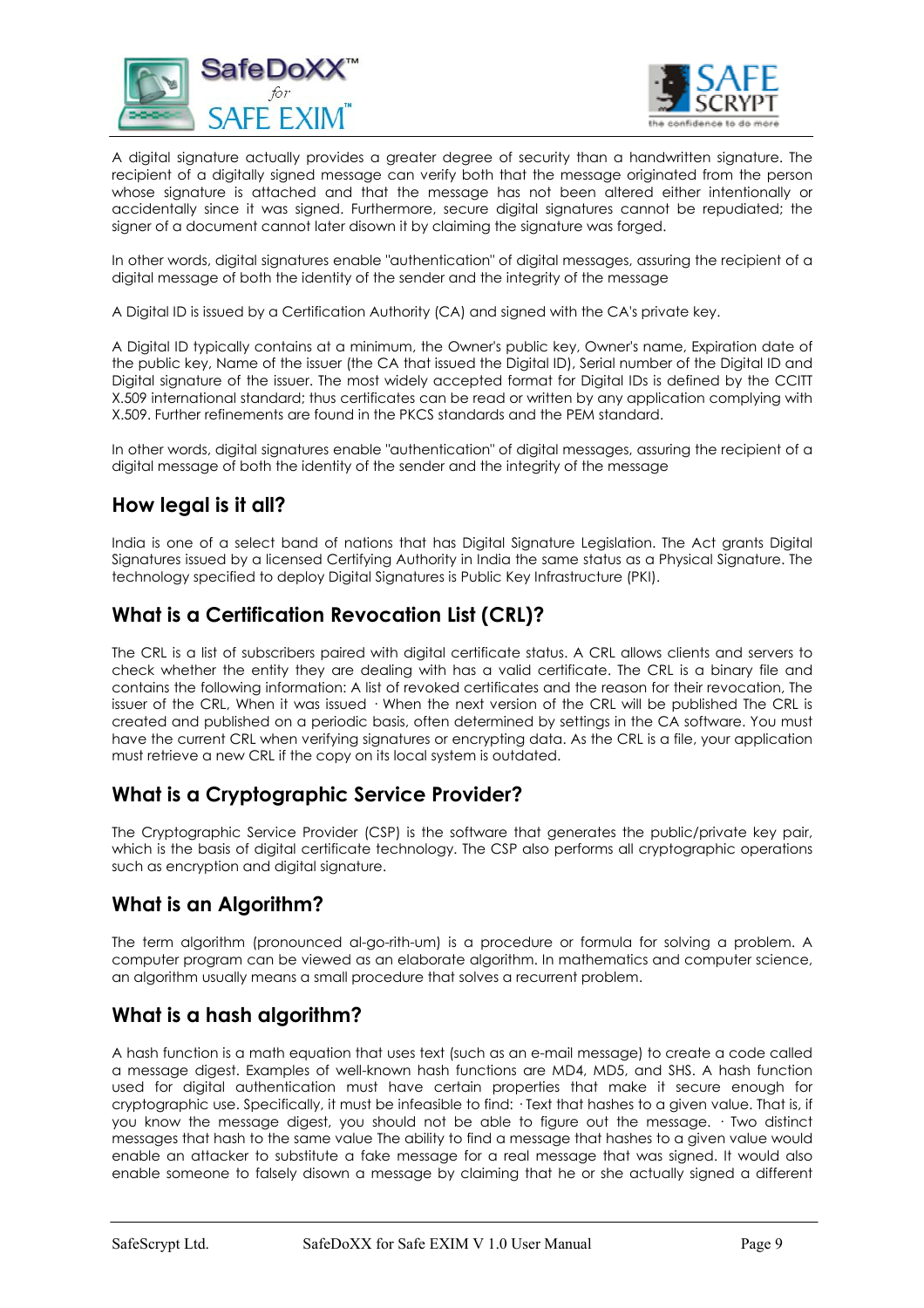



message hashing to the same value, thus violating the non-repudiation property of digital signatures. The ability to find two distinct messages that hash to the same value could enable an attack whereby someone is tricked into signing a message that hashes to the same value as another message with a quite different meaning.

#### **SHA1**

The Secure Hash Algorithm (SHA), the algorithm specified in the Secure Hash Standard (SHS, FIPS 180), was developed by NIST is a revision to SHA that was published in 1994; the revision corrected an unpublished flaw in SHA SHA-1 is also described in the ANSI X9.30 (part 2) standard. The algorithm takes a message of less than 264 bits in length and produces a 160-bit message digest. The algorithm is slightly slower than MD5 but the larger message digest makes it more secure against brute-force collision and inversion attacks

#### **MD5**

MD5 is an algorithm that is used to verify data integrity through the creation of a 128-bit message digest from data input (which may be a message of any length) that is unique to that specific data as a fingerprint is to the specific individual.

### **What is a message digest?**

A message digest is the results you get when you run text (such as an e-mail message) through a hash algorithm. A message digest concisely represents a longer message or document. You can think of a message digest as the "digital fingerprint" of a larger document. A message digest is used to create a digital signature that's unique to a particular document. A message digest does not reveal the contents of a document. That is, if you can view the message digest, you cannot figure out what the original message was. MD2, MD4 and MD5 (MD stands for Message Digest) are widely used hash functions designed specifically for cryptographic use. They produce 128-bit digests and there is no known attack faster than exhaustive search.

### **What algorithm does SafeDoXX for Safe EXIM use?**

SafeDoXX for Safe EXIM uses the SHA1 algorithm to create the message digest of a particular document. It then uses the RSA algorithm in combination with a Safe EXIM Digital Certificate to Digitally Sign the message digest to create the Digital Signature for that particular document. These algorithms are built into SafeDoXX for Safe EXIM and are also commonly found in popular internet applications such as Internet Explorer and Netscape Navigator.

### **How does SafeDoXX for Safe EXIM use my Digital Certificate?**

When you use a USB token to store your Digital Certificate, a copy of the public key is also maintained in the Certificate Store of the Internet Explorer browser on your computer. When performing a signing operation, SafeDoXX for Safe EXIM looks into this certificate store for your private key and finds only your public key there. However, along with the public key there will also be a corresponding registry entry that identifies the location of your private key as being in the USB Token. SafeDoXX for Safe EXIM then sends the message digest to the USB Token where the private key is used for the signing operation.

# **What if I can't find my Safe EXIM Digital Certificate in the Internet Explorer (IE) certificate store on my computer?**

If you have installed the USB Token software and drivers properly on your computer and if you are able to view the contents of your USB Token through the Token software, then your unplug your token from your computer and plug it back in. This should cause the Digital Certificate to be copied into the IE certificate store. If you still cannot see your Digital Certificate in your IE certificate store, then login into your USB Token through the Token software, select your Digital Certificate and then do a "copy to System" operation. This will cause the Digital Certificate to be copied into the IE certificate store. If this also fails, then please contact us at SafeScrypt for technical assistance.